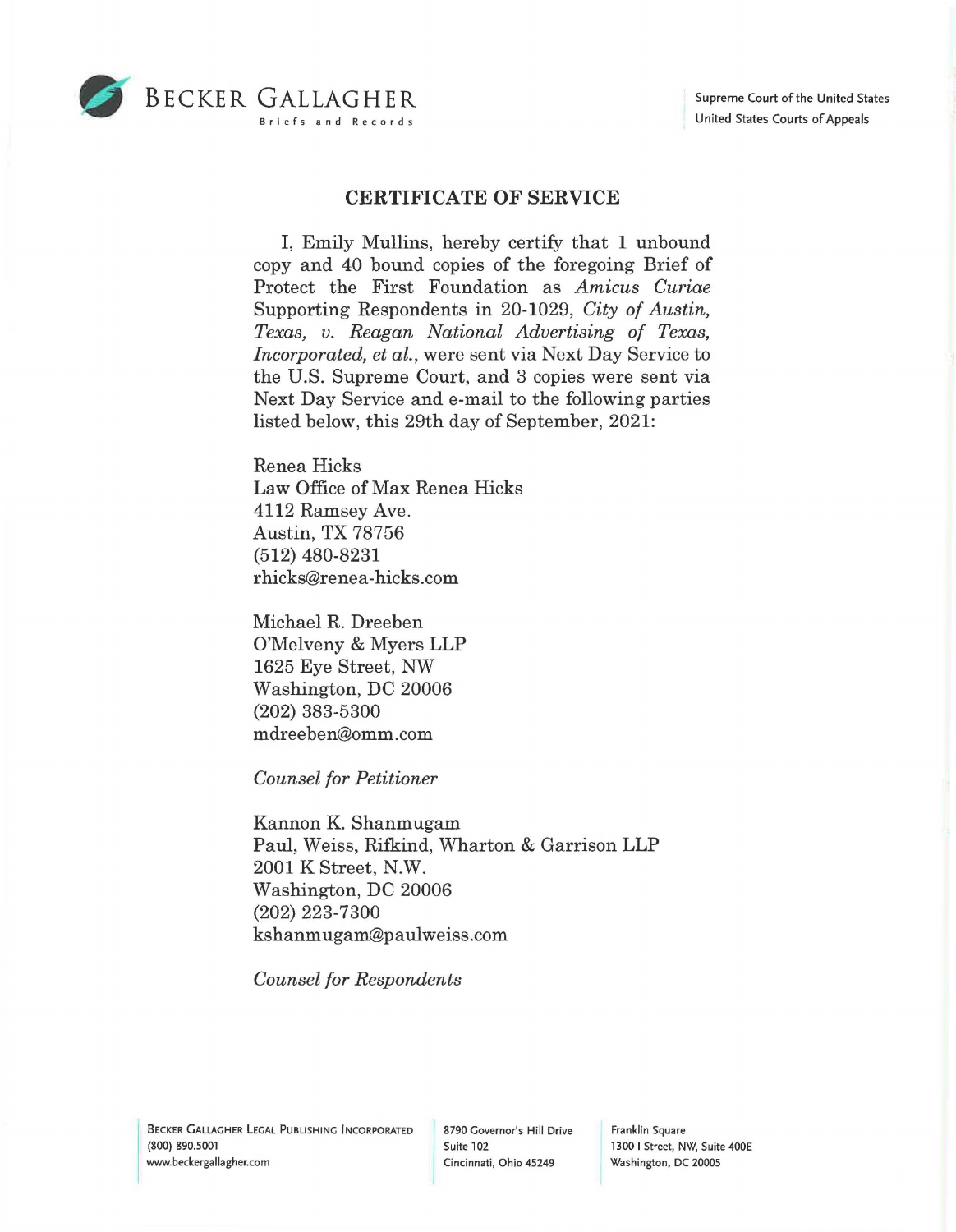J. Allen Smith SettlePou 3333 Lee Parkway 8th Floor Dallas, TX 75219 (214) 520-3300 asmith@settlepou.com

*Counsel for Respondent Lamar Advantage Outdoor Company, L.P., doing business as The Lamar Companies* 

Russ Horton George Brothers Kincaid & Horton, LLP 114 West 7th St. Suite 1100 Austin, TX 78701 (512) 495-1400 rhorton@gbkh.com

*Counsel for Respondent Reagan National Advertising of Austin, LLC* 

Gene C. Schaerr *Counsel of Record*  Schaerr | Jaffe LLP 1717 K Street, NW, Suite 900 Washington, DC 20006 (202) 787-1060 gschaerr@schaerr-jaffe.com

*Counsel for Amicus Curiae*